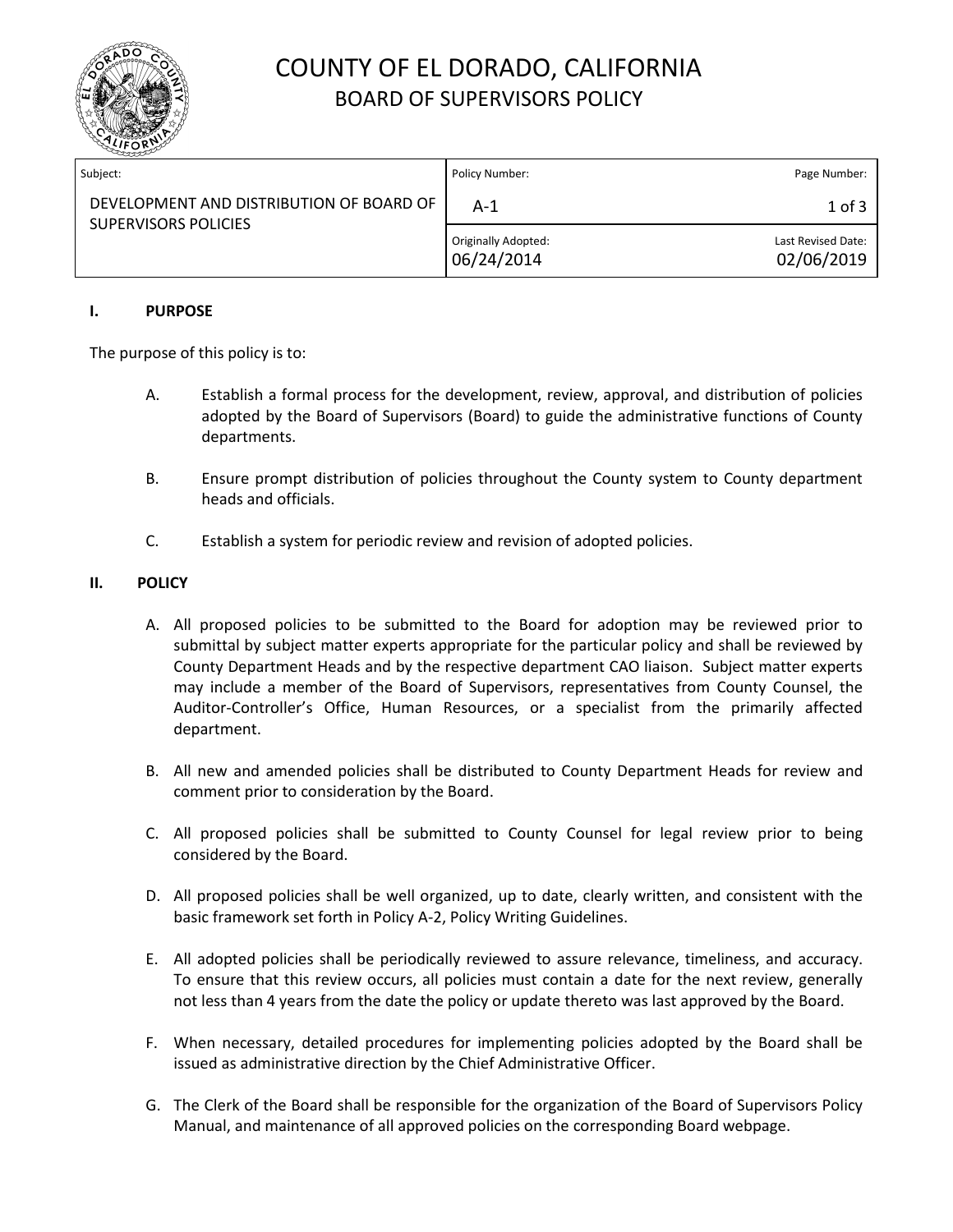

# COUNTY OF EL DORADO, CALIFORNIA BOARD OF SUPERVISORS POLICY

| Subject:                                                         | Policy Number:                    | Page Number:                     |
|------------------------------------------------------------------|-----------------------------------|----------------------------------|
| DEVELOPMENT AND DISTRIBUTION OF BOARD OF<br>SUPERVISORS POLICIES | A-1                               | $2$ of $3$                       |
|                                                                  | Originally Adopted:<br>06/24/2014 | Last Revised Date:<br>02/06/2019 |

#### **III. PROCEDURE**

### **BOARD INITIATED POLICIES**

- A. When the Board of Supervisors provides direction to establish a new County policy on its own initiative, the Clerk of the Board will notify the responsible department of the Board's action and post in the assignment tracking system. The responsible department will draft the proposed policy, which must be approved by the department head, and submit the draft to the Chief Administrative Officer, or designee, accompanied by additional documentation such as a draft Board agenda item and/or previous policy document. The responsible department shall ensure that the draft policy conforms to the standardized policy format and contains a recommended review date of no more than four years.
	- 1. Upon review and approval of the draft, the policy will be distributed to Department Heads for final comment and to County Counsel for legal review.
	- 2. Prior to consideration by the Board of Supervisors, the Clerk of the Board will ensure the proposed policy is in the correct format and make any non-substantive changes as needed, including assigning a policy number and next review date.
		- (a) If the Board adopts the proposed policy, the Clerk of the Board shall notify County departments of the Board's action and post the policy with the new review date on the County web site.
		- (b) If the Board recommends changes to the proposed policy, the responsible department will redraft the policy based on the Board's direction and submit the draft, with the department head's approval, to the Chief Administrative Office for review.
		- (c) The responsible Department will then continue with processing in the manner described in this policy.
		- (d) If the Board repeals a policy, the Clerk of the Board will notify County departments of the Board's action and remove the policy from the County web site.